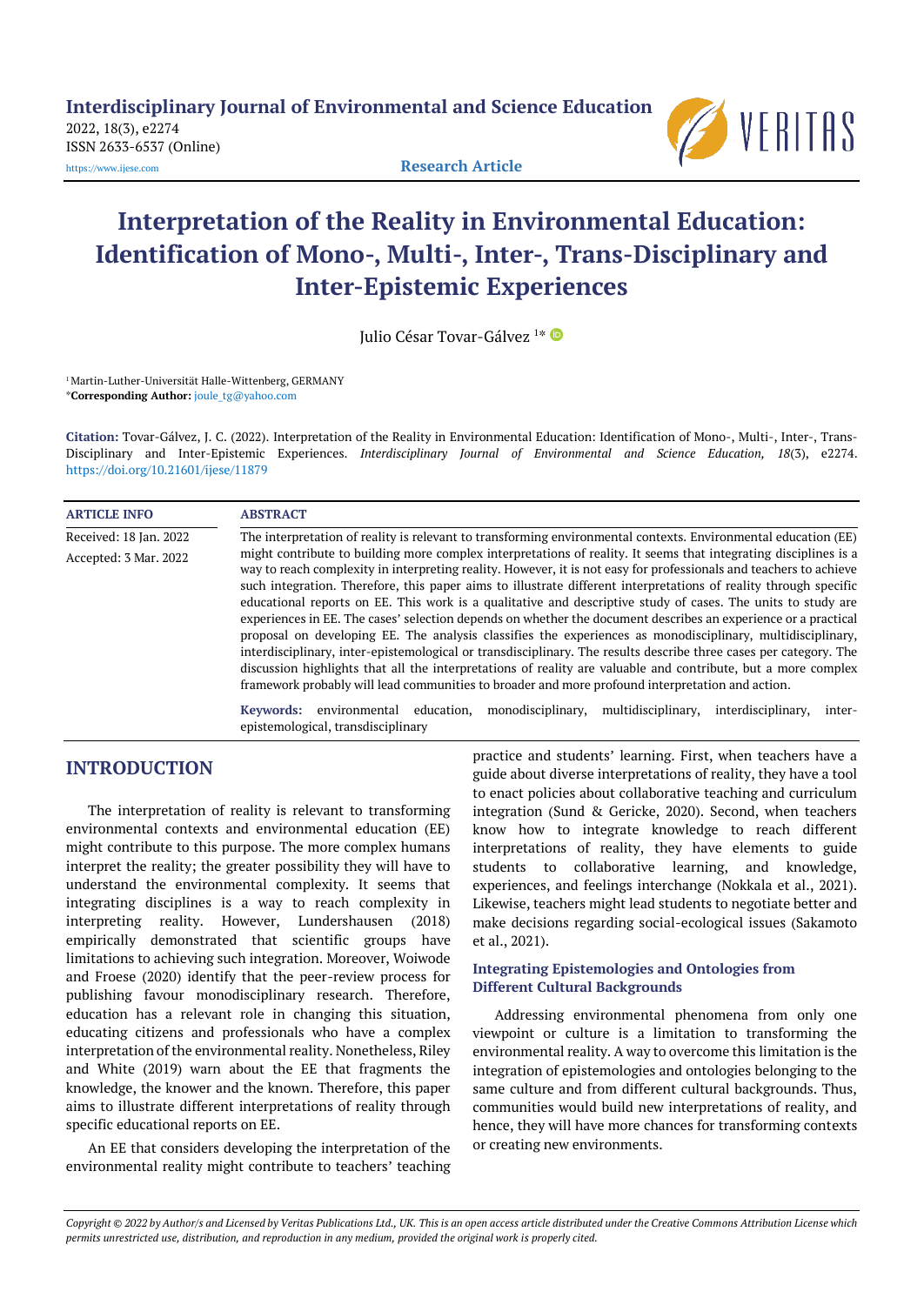Some authors argue that the environmental problems and the EE limitations are mainstream Western culture. For instance, the problem for Williamson (2009) is the consumerist and scientific-technological Western system. For García-Campos (2019), the limitation is the exclusively Westernbased sustainability vision. Moreover, according to Kapyrka and Dockstator (2012), EE curricula based solely on the Western culture have limitations. In all cases, the researchers propose to open the EE curriculum to include other visions of environment and sustainability and other communities more than the dominant culture. As an example, the authors recommend incorporating into the EE curriculum indigenous knowledge systems. This proposal is an example of epistemologies and ontologies integration.

There are advances in integrating epistemologies and ontologies in the science teacher education field. For instance, Tovar-Gálvez and Sedano (2014) propose to engage teachers in different levels of epistemic reflection to guide their practice. In the same focus, Tovar-Gálvez (2021a) presents the epistemological bridge (EB) as a frame to guide teachers to include in the classroom science and traditional epistemologies (from indigenous, afrodescendants, farmers, among others). Furthermore, Tovar-Gálvez and Acher (2021) develop two intercultural teaching practices for science education using the EB. Finally, Ludwig and El-Hani (2020) and Mpofu et al. (2014) recommend frames for teachers to identify and conduct the relationships among epistemologies and ontologies in the lessons.

The present study requires a framework on what "interpretation" is to identify and describe experiences in EE according to different ways of interpreting reality. Complex environmental formation theory (CEFT) offers insight into "reality interpretation" and guides faculty in integrating disciplines, epistemologies, and ontologies.

#### **Interpretation of Reality as the Self-Eco-Organisation of Knowledge Systems**

The interpretation of reality is the referent from which individuals understand the environment and guide their actions to a large degree. Individuals might have different interpretations of reality, leading to various responsibilities, possibilities, and commitments on environmental phenomena. When subjects integrate disciplines or knowledge systems, they have a framework to interpret the environmental reality more complexly. However, teachers, educators and researchers need this conception in the frame of an environmental educational theory. This need emerges because the interpretation of reality is more helpful to educational communities when its definition is regarding teaching and learning.

Puerto and Tovar-Gálvez (2020) propose the interpretation of reality as one of the six scenarios in which communities might identify the complexity in the EE processes. When communities evaluate the EE experiences, they might realise whether they reached a restricted, intermediate or self-ecoorganised interpretation of reality. Knowing this complexity level is a guide to transforming the EE processes for reaching a more complex thinking and action. The EE experiences improvement may consist of establishing new connections or

integrations of knowledge systems to broaden the students' interpretation of reality.

The base of the scenarios and the classification levels is the CEFT (Tovar-Gálvez, 2020a, 2020b). The CEFT has ontological, epistemological, pedagogical, and didactic foundations in the self-eco-organisation of systems defined by Morin (1996). Self-organisation refers to the relations and connections between elements into a system. Eco-organisation relates to the links between systems.

Consequently, subjects self-organise knowledge when they learn and use the multiple dimensions of a knowledge system. For example, a vast literature about competences considers that students should learn the procedural (methodologies) and axiological (values system) dimensions of knowledge in addition to the theoretical one. When teachers promote students' learning in at least those three dimensions, they lead students to self-organise different dimensions of a knowledge system. Additionally, subjects eco-organise knowledge when they learn, connect and use diverse knowledge systems. Abundant literature suggests knowledge ecologies as the multi-, inter-, transdisciplinary, and inter-epistemic ones (knowledge systems from different ontologies). Teachers promote students' eco-organisation by integrating multiple knowledge systems (such as science, arts, humanities, social science, and indigenous knowledge).

## **METHOD**

This work is a qualitative and descriptive study of cases. The units to study are experiences in EE. The papers' selection depends on whether the document describes an experience or a practical proposal on developing environmental education. The researcher used the Google Scholar browser to look for the papers. The search includes keywords combinations as "interdisciplinary + environmental education". The analysis classifies the experiences according to the different kinds of knowledge systems integration. Summarising and interpreting Klein (2020), Paoli (2019), and Renn (2021), it is possible to define the different types of knowledge systems integration and the characteristics of educational experiences, as follows:

- 1. **Mono-disciplinary:** Communities use one or multiple dimensions of a knowledge system to interpret, describe, analyse, explain, and/or solve an environmental problem. Teachers and students identify environmental situations and use the subject to study the situations. There is a connection between the contents and the context to address.
- 2. **Multidisciplinary:** Communities use different knowledge systems to interpret, describe, analyze, explain, and or solve an environmental problem. First, teachers in charge of varying subject matters identify a common environmental situation. Then, each teacher guides students to use the specific subject's theories, methods, and norms to address the problem. Activities to integrate results from the different subject matters are frequent.
- 3. **Interdisciplinary:** Communities integrate different knowledge systems to interpret, describe, analyze,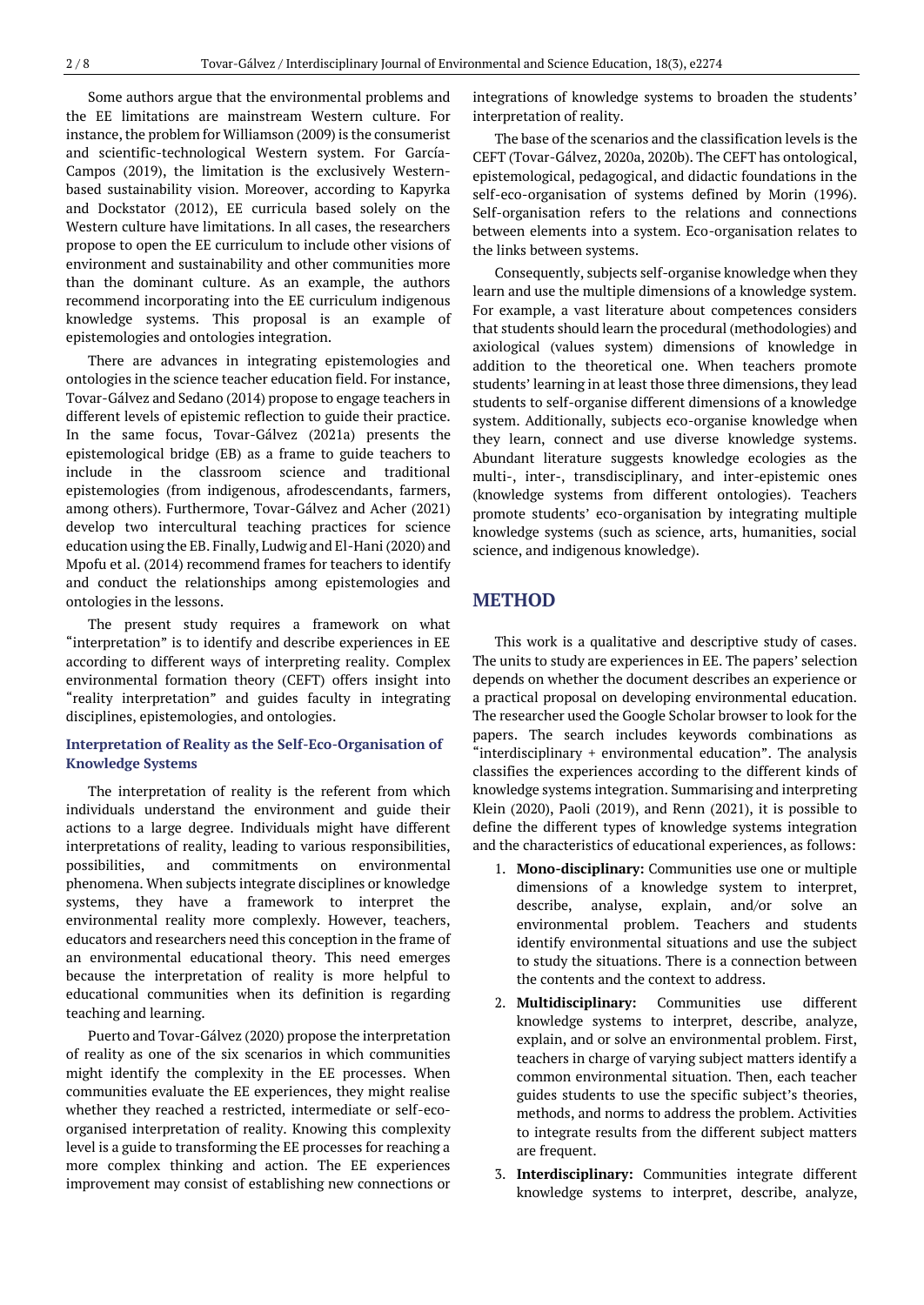explain, and/or solve an environmental problem. Teachers identify an environmental situation and propose activities that lead students to use the knowledge and methods from the different subject matters to address the situation. The interaction between the knowledge systems is necessary to study the problem. Co-teaching is a frequent activity.

- 4. **Inter-epistemological:** Communities use knowledge systems from different ontologies to interpret, describe, analyze, explain, and/or solve an environmental problem. Teachers identify an environmental situation and engage students in using different epistemologies to address it. Thus, teachers guide students in using knowledge, values and methodologies from the subject and from other cultural backgrounds to study the situation. Participation of people from communities culturally differentiated in the lessons is a usual activity.
- 5. **Transdisciplinary:** Communities use an integration of knowledge systems, communities, and institutions from different ontologies to interpret, describe, analyze, explain, and/or solve an environmental problem. Teachers identify environmental issues as complex and look for new frames to transform the environmental context. Teachers integrate disciplines from the official curriculum as interdisciplinary does, and they also include knowledge systems from other cultures as inter-epistemological does. Critical positions regarding the environmental contexts are a base for the transformation process. Likewise, the participation of communities and institutions beyond the education institution is necessary. However, the communities are not only beneficiaries or followers of the academic results regarding an environmental issue. Communities also are providers of knowledge and leaders in the transformation or solution.

## **RESULTS**

The selection of the cases according to the analysis categories has limitations. First, some authors state that their reported experiences are transdisciplinary, but the experience is interdisciplinary or multidisciplinary after reading it. The same confusion happens with some apparently interdisciplinary experiences. Second, some experiences have essential elements to be classified into a category, but they do not always complete all the requirements.

#### **Cases from a Mono-Disciplinary Interpretation of the Environmental Reality**

Fragkoulis and Koutsoukos (2018) use artworks to motivate students to reflect on environmental issues. For example, the accumulation of waste in environments raises questions regarding consumerism, industry and market. The teachers and students analysed two artworks specifically, one constructed with natural material and another with recycled material. First, the teachers asked questions about the artworks to address "recycling and reuse of materials" and "the prudent management of natural resources". Then, the

students looked for a new artwork with the same environmental sense.

Lorenzo et al. (2019) carry out an experience with preservice teachers to study the phenomenon of ocean acidification. The problem to address is that anthropogenic carbon dioxide emissions modify the acidity of the ocean. Researchers and pre-service teachers address the concept of pH using online resources and contextualised experimentation.

Porcel and Odetti (2020) guide pre-service teachers to propose environmental education projects from a sciencetechnology-society-environmental focus of chemistry. For the authors, engaging communities in using disciplinary knowledge to address contextual environmental problems ensures the sustainable development goals (SDGs). The preservice teachers proposed projects to solve community environmental issues into the frame of the SDG and from chemistry. The development of the projects engaged communities and governmental institutions.

#### **Cases from a Multidisciplinary Interpretation of the Environmental Reality**

Batista et al. (2019) report on a project by primary school teachers that links subject areas to an environmental issue. For the authors, the emergence of complex environmental problems demands a complex understanding and action. Thus, teachers in a school developed a multidisciplinary project addressing the environment's limit and the degradation caused by humans. In addition, every teacher proposed activities to engage students in using the disciplines to approach the problem.

Rogers et al. (2015) use sustainability-themed education modules to focus the subject-matter disciplines to an overarching environmental question. For the researchers, communities cannot address the current environmental issues as they did before. This complex perspective demands new pedagogies. Through the modules, the teachers engaged students in answering the general question. The students wrote technical reports summarizing and connecting their results in every subject.

Tovar-Gálvez (2021b) describes an example in which a school addresses the regional environmental problem of the city landfill. Some years ago, the dump exploded, throwing tons of rubbish, contaminating air, landscape, soil and the river alongside. Tovar-Gálvez (2021b) recommends that the school community interprets the context using a system of questions. Those questions aim to guide students and teachers to study the problem and think in social action from the different curriculum subject-matters.

#### **Cases from an Interdisciplinary Interpretation of the Environmental Reality**

Cachapuz (2020) explores the growing field of teaching science and art interdisciplinary. The author highlights that citizens with an interdisciplinary education have more diverse representations and experiences of reality. Moreover, he describes some research reports illustrating teaching integrating art and science. However, the core aspect for the author is that teachers address the knowledge, methodologies and logic from each discipline.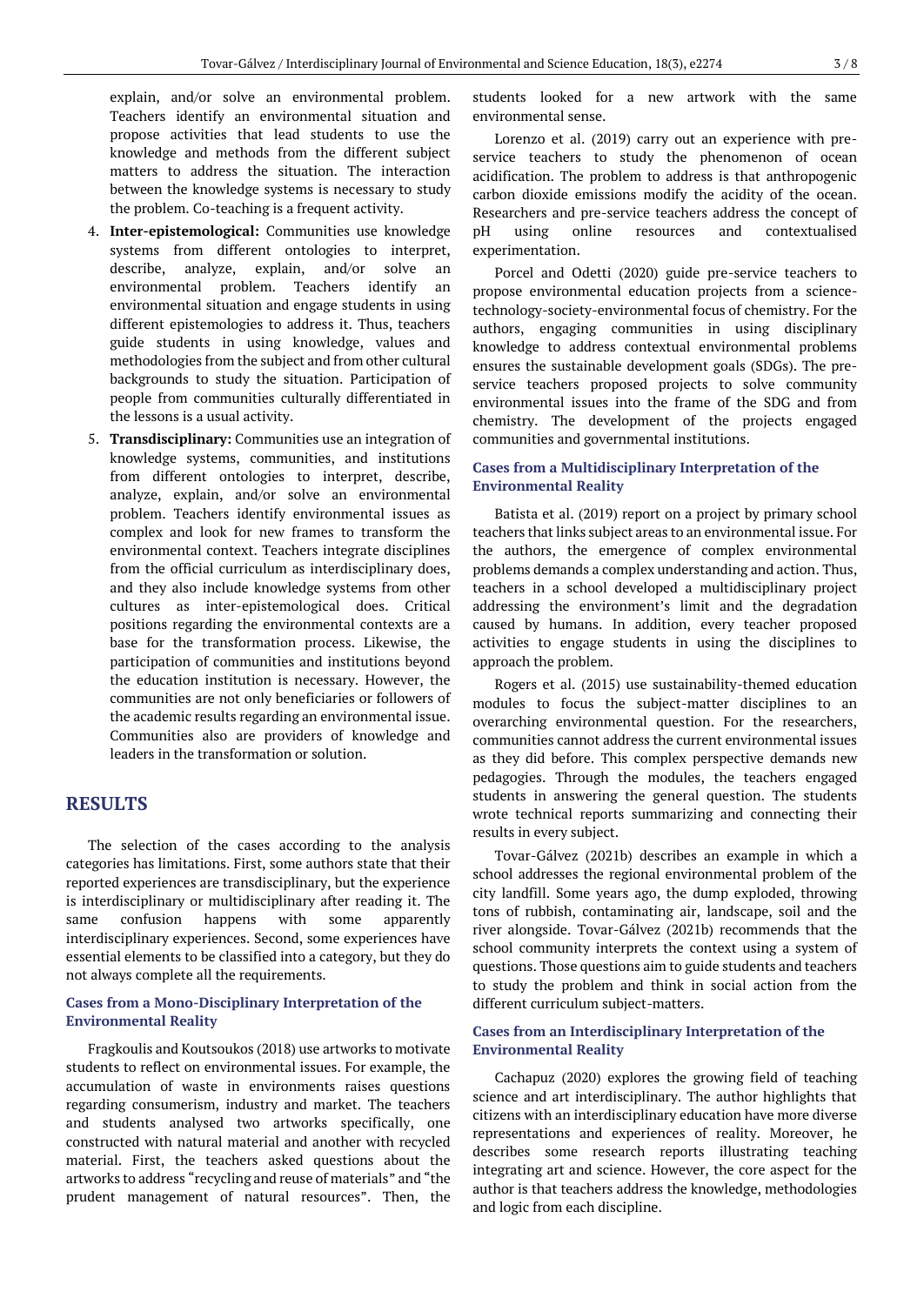Galvão et al. (2021) use four curricular units to connect disciplines to environmental problems. For the researchers, societal challenges are complex, so individuals need social and scientific knowledge for addressing them. The teachers presented two multidimensional contexts for the students to solve using what they learned in the units. The students built different proposals through inquiry. The students' proposals were viable and integrated knowledge from diverse areas.

Tan and So (2019) engage students in outdoor environmental education to connect diverse disciplines to address an overarching question. The authors consider that natural settings demand that students identify interactions. Consequently, students need to establish interactions between disciplines to read those natural interactions. Teachers of geography, history and biology engage students in an outdoor learning trail linked to pre-trial and post-trail phases (in class). The students could identify the connection between disciplines.

#### **Cases from an Inter-Epistemological Interpretation of the Environmental Reality**

Robles-Piñeros et al. (2020) engage students in identifying traditional ecological knowledge (TEK) and a unit relating TEK and biology to understand ecosystems and their sustainability. The authors point out that the development of the agriculture impacts the local ecosystems negatively and marginalise the TEK. Researchers, teachers and students visited crops to interview farmers to identify local TEK. Teachers develop a unit addressing ecological relations by studying elements from the context. Additionally, students used contextual cognition tables (Baptista, 2018) to reflect on the relationships between TEK and science.

Salamanca et al. (2015) worked on innovative activities to connect science and traditional community knowledge to reduce classroom waste. The authors find that despite the school environmental projects, the students do not identify the waste as a problem. For changing this situation, the teacher engaged students in a series of activities, including interviewing adults as parents, other relatives and key people in the waste management in the city. This dynamic was a possibility to connect science and community traditions.

Valderrama-Pérez et al. (2015) develop a unit addressing weather and climate from school science and fishers' knowledge. The addressed issue is that recent extreme variations of weather affect navigation, fishing, and welfare. Students and teachers approximate the phenomenon from two different epistemologies –the fishers' traditional knowledge on weather, climate and fishing cyclical variations and the description of intertropical and subtropical climate seasons provided by science.

#### **Cases from a Transdisciplinary Interpretation of the Environmental Reality**

Orozco-Messana et al. (2020) report on an international and multidisciplinary workshop to lead students from different countries to transdisciplinary skills. The researchers recognise that environmental problems are a challenge that disciplines cannot address in isolation. The workshop encompasses lectures, projects, social events and reflection. First, the social events are the way to develop a familiar environment between

the participants. The teachers presented their perspectives from multiple disciplines to address the environmental issues. Moreover, the students worked on projects in small teams to propose multidimensional solutions.

Riley and Proctor (2021) establish a nexus between physical education and environmental education to guide students' learning theorising and living with/through the problem. The researchers problematized the urbanisation process in a forest near the school. First, the teachers and students discussed urbanisation and ecosystems' destruction, urbanisation increment, and health and well-being. Second, the class went on a ski ride to the park, took pictures and experienced the human/earth relationships.

Riley and White (2019) use "pedagogies attuning-with" to conduct outdoor education and environmental education. For example, during a bushwalking expedition, the teachers engaged students in a mindfulness activity to recognise themselves as part of the ecosystem. In another experience, the teachers involved the students in using knowledge from the social and natural sciences and emerging knowledge from interaction with people in a town to determine the river system's health.

## **DISCUSSION**

All the interpretations of reality are valuable and contribute, but a more complex framework probably will lead communities to broader and more profound interpretation and action. For instance, it is valid and helpful that teachers guide students to understand the ocean contamination from chemistry. However, students would have more possibilities to understand and perhaps change the contamination issue when the teacher of social sciences leads them to understand the public policy on industry regulation. Another broader possibility for students is when teachers from chemistry, social science, informatics and physical education work in coteaching to guide students to address such an issue. The students would be able to understand the chemical reactions in the oceans, the policy limitations to control industrial waste discharges, the implications in public health and computer tools used to monitor changes in the ocean. Moreover, students could have a more profound framework to interpret the ocean contamination and its possible solution when teachers decide to integrate in the lessons indigenous communities. This indigenous paradigm might represent a new perspective to think and act regarding the environmental reality.

Taking into account the specific cases described in the results, it is possible to point on specific regularities, novelties and issues. For example, teachers focused the knowledge systems and their integrations on social-ecological problems in every case. Thus, teachers contributed to the citizen's and professional's construction of interpretations of reality. In addition, experiences that promoted more interaction between epistemologies, ontologies and communities offered students more possibilities to understand and intervene in reality.

There are frequent elements, sources, activities or practices when teachers focus knowledge systems on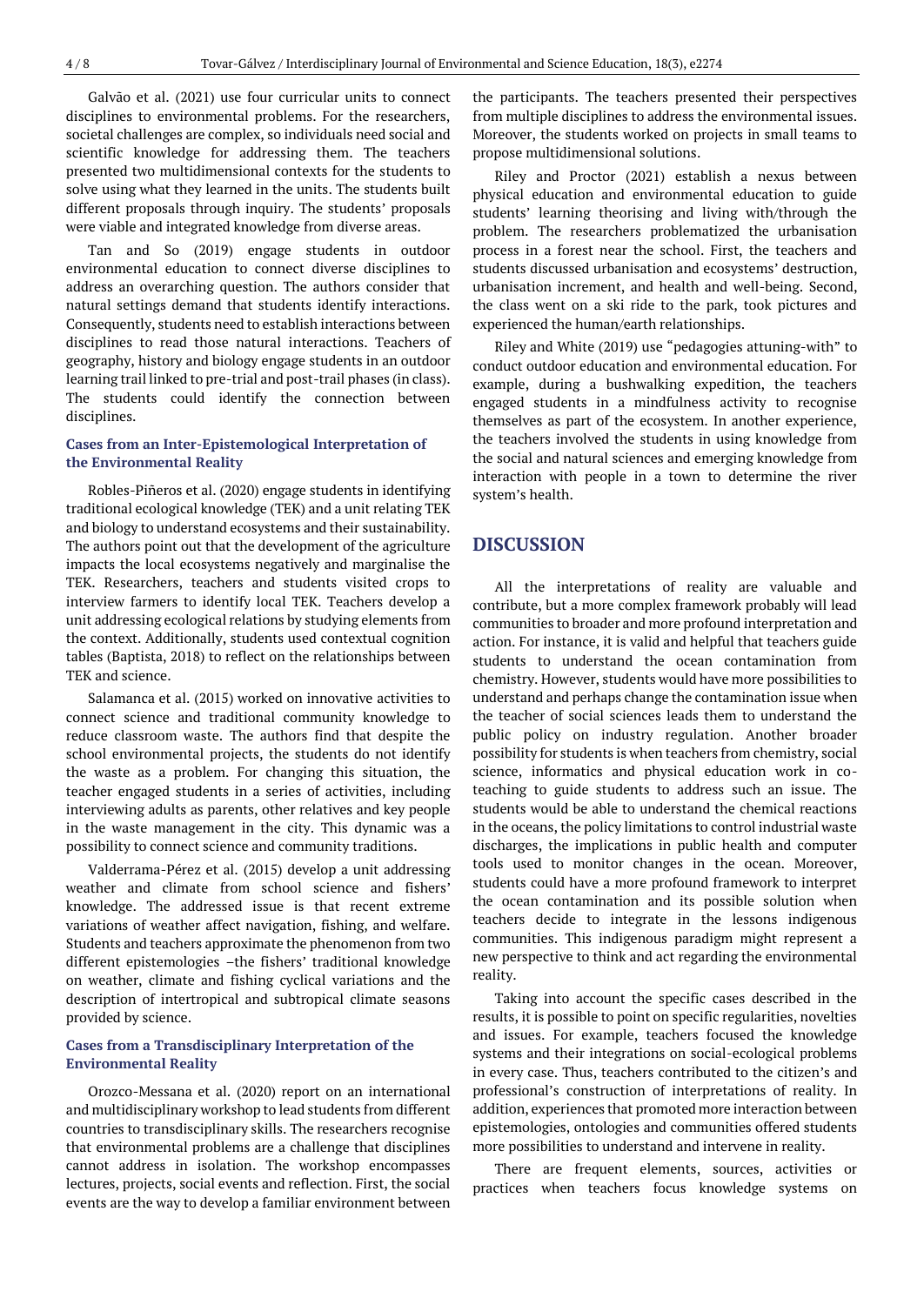environmental realities. Commonly, teachers engage with students in

- a. reflections on and critic of the consumerist culture,
- b. problem or question-solving,
- c. active pedagogies and work in the environmental contexts,
- d. project-based learning, and
- e. integrating and using the knowledge systems to solve a problem or answer questions.

In addition to the problem-question solving approach, the teachers used to address the SDGs and recycling as motivation for the projects or learning activities. Finally, the most complex strategies promote an interchange between the students and communities out of the school.

There are possible limitations for teachers to enact EE experiences with more complex interpretations of environmental realities. Some limitations have to do with the institutional dynamics, others with the teacher education in EE and others with the teachers' mastery of the methodologies. Regarding the institutions, the curriculum is rigid in many cases, and teachers have no chance to propose new contents, methodologies, or time administration. Moreover, institutional administrations do not support the teachers' proposals or innovations in some cases. Many times, concerning the teacher education programs, the EE is part only of the natural science teacher education (Briggs et al., 2018). Additionally, teachers do not always count on explicit environmental educational theories to guide, evaluate and research EE experiences (Puerto & Tovar-Gálvez, 2020; Reddy, 2017).

Integrating knowledge systems to interpret the environmental reality is a possible content (concepts, methodologies, and practices) for teacher education programs. Introducing this frame would help solve the problem that Reddy (2017) identified regarding the difficulty of defining EE content for teacher education. Also, this content would solve the problem of explicitly including EE in teacher education programs (Franzen, 2017). For example, when the education faculties teach teachers about mono-, multi-, inter-, transdisciplinary and inter-epistemological didactics, they would offer elements for teaching in EE in addition to the discipline's contents. However, teaching to teach the construction of different interpretations of reality cannot be limited to the integrations' typology. It must be in a wider didactic frame, considering learning and its assessment. That is, the teachers, educators and researchers need those knowledge systems integration models expressed on teaching and learning key.

### **Perspectives for Guiding Teachers in the Knowledge-Systems Integration**

The CEFT (Tovar-Gálvez, 2020a, 2020b) could guide teachers to enact different interpretations of reality in the lessons. The CEFT has ontological, epistemological, pedagogical and didactic foundations based on self-ecoorganisation. At the didactic level, the CEFT offers conceptual and methodological elements regarding learning, teaching, and assessment to teachers and communities. Regarding learning, the CEFT proposes the complex environmental competence (CEC), which encompasses some dimensions:

- a. **Cognitive:** Knowledge systems (and all the integration possibilities) through which subjects approach reality,
- b. **Metacognitive:** Subjects' ability to reflect on, manage and assess their learning,
- c. **Social:** Collective learning and cooperative work,
- d. **Contextual:** Subjects' action on their immediate environment,
- e. **Factual:** The degree to which the subjects transform their environmental reality and
- f. **Identity:** Personal, social, and professional commitments.

In teaching, the CEFT guides teachers to enact projects to self-eco-organise the community and the knowledge-thought. Projects consist of some parts:

- a. **Contextualisation:** Subjects and communities recognise themselves (identities, territories, beliefs, values, knowledge) in the environmental context (their contribution to the environmental reality),
- b. **Situations definition:** The communities delimit the part of the environmental reality they want to transform based on the contextualisation,
- c. **Environmental transformation program:** The system of activities to transform the environmental reality,
- d. **Community education program:** Activities to share what the community has learned and to engage other stakeholders,
- e. **Permanent evaluation program:** The indicatorsactivities system that the community uses to determine if they are reaching the project's objectives (this is different to the teachers' assessment on the students' learning).

In assessment, the CEFT provides teachers with a set of scenarios to identify levels of complexity reached through the projects (Puerto & Tovar-Gálvez, 2020). The six scenarios are, as follows:

- a. Learning,
- b. Teaching,
- c. Curriculum,
- d. Interpretation of reality,
- e. Autonomy, and
- f. Impact.

The assessment levels for the six scenarios are self-ecoorganised, intermediate and restricted. The indicators to assess the interpretation of reality are as the **Table 1** describes.

## **CONCLUSIONS**

The knowledge systems integration models are an opportunity to shape the students' and citizens' interpretation of reality. Interpretations of reality from a discipline can contribute to building a students' view of environmental issues. Nevertheless, when teachers guide students from a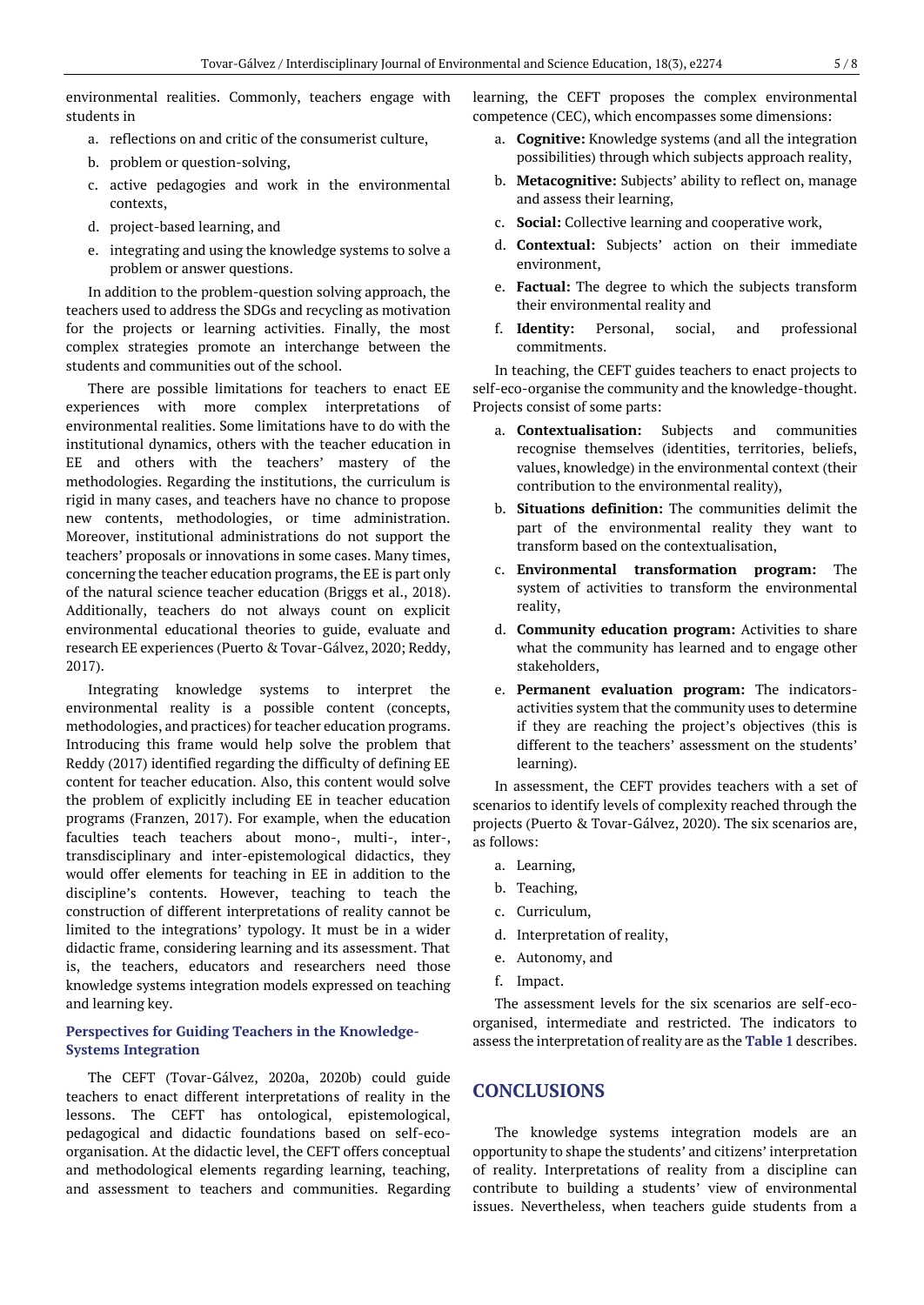| Level                     | Indicators. The interpretation of reality is characterised because                                                                                                                                          |
|---------------------------|-------------------------------------------------------------------------------------------------------------------------------------------------------------------------------------------------------------|
| Self-eco-<br>organisation | It is self-organised because it integrates multiple dimensions of knowledge (conceptual, procedural, attitudinal, communicative,<br>and epistemic) within a specific discipline or vision to build the CEC. |
|                           | It is eco-organised because it integrates knowledge from different disciplines of the same cultural tradition to build the CEC.                                                                             |
|                           | It is eco-organised because it integrates knowledge of diverse epistemologies from different nature (ontology) and cultural<br>tradition to build the CEC.                                                  |
|                           | It integrates all or some of the dimensions of knowledge within a discipline or vision to build the CEC.                                                                                                    |
|                           | Intermediate It privileges the knowledge of one of the various disciplines within the same cultural tradition to build the CEC.                                                                             |
|                           | It privileges knowledge of one of various epistemologies from different nature (ontology) and cultural tradition to build the CEC.                                                                          |
| Restricted                | It integrates some dimensions of knowledge within a discipline or vision to build the CEC.                                                                                                                  |
|                           | It does not integrate different disciplines within the same cultural tradition to build the CEC.                                                                                                            |
|                           | It does not integrate various epistemologies from different nature (ontology) and cultural tradition to build the CEC.                                                                                      |
|                           |                                                                                                                                                                                                             |

**Table 1.** Indicators for assessing interpretation of reality

Note. Source: (Puerto & Tovar-Gálvez, 2020)

multi-, inter-, trans-disciplinary, or an inter-epistemic view, they have the opportunity of interpreting the environment more complexly. This complex interpretation of reality might guide the students' actions to transform environmental contexts.

It seems that addressing socio-ecological issues in the lessons leads teachers to enact non-traditional teaching practices. For example, the problem-question solving approach through projects is frequent, which is different from the traditional talking-teacher lessons. In addition, the most complex experiences link students to communities and institutions beyond the physical school, which differs from the four-wall traditional school. Teachers probably reached this complexity in teaching because they intended to address the environmental issues complexly. The diverse knowledge systems integration models supported those complex teaching practices.

The scarce institutional support and teacher education are limitations to using the knowledge systems integration models in the lessons. The educational public policy and institutional administration are a way to address the institutional obstacles. Instead, educational research has more opportunities to solve teacher education issues. In this last case, researchers might provide teachers and educators with knowledge systems integration frameworks.

However, there is literature that mastery explain what multidisciplinary, interdisciplinary and transdisciplinary is. However, those papers do not guide teachers on how to use those models in the classroom. For this reason, those knowledge systems integration models should be in the frame of an environmental education theory. The CEFT is a theory that frames the knowledge systems integration models in teaching and learning. The CEFT offers a conception and guidelines about teaching, learning and assessment based on the self-eco-organisation. Understanding the educational process from self-eco-organisation of systems is a way to integrate knowledge systems for shaping students' interpretation of reality and action.

**Funding:** No external funding is received for this article.

appropriate request is directed to corresponding author.

**Declaration of interest:** Author declares no competing interests. **Ethics approval and consent to participate:** Not applicable.

**Availability of data and materials:** All data generated or analyzed during this study are available for sharing when

#### **REFERENCES**

- Baptista, G. C. S. (2018). Tables of contextual cognition: A proposal for intercultural research in science education. *Cultural Studies of Science Education, 13*(1), 845-863. <https://doi.org/10.1007/s11422-017-9807-3>
- Batista, N. L., Feltrin, T., Cassol, M. S., Busnello, M., Ziembowicz, F. I., de Vargas, L. F., & Pigatto, M. M. (2019). A multidisciplinary proposal for environmental education with 6th years of fundamental education in Santa Maria/RS. *Vivências* [*Experiences*]*, 15*(28), 193-205. <https://doi.org/10.31512/vivencias.v15i28.28>
- Briggs, L., Trautmann, N., & Fournier, C. (2018). Environmental education in Latin American and the Caribbean: The challenges and limitations of conducting a systematic review of evaluation and research. *Environmental Education Research, 24*(12), 1631-1654. <https://doi.org/10.1080/13504622.2018.1499015>
- Cachapuz, A. (2020). Arte e ciência no ensino interdisciplinar das ciências [Art and science in interdisciplinary science teaching]. *Revista Internacional de Pesquisa em Didática das Ciências e Matemática* [*International Journal of Research in Didactics of Science and Mathematics*]*, 1*, e020009. [https://periodicoscientificos.itp.ifsp.edu.br/index.php/rev](https://periodicoscientificos.itp.ifsp.edu.br/index.php/revin/article/view/89) [in/article/view/89](https://periodicoscientificos.itp.ifsp.edu.br/index.php/revin/article/view/89)
- Fragkoulis, I., & Koutsoukos, M. (2018). Environmental education through art: A creative teaching approach. *Education Quarterly Reviews, 1*(2), 83-88. <https://doi.org/10.31014/aior.1993.01.01.8>
- Franzen, R. L. (2017). Environmental education in teacher education programs: Incorporation and use of professional guidelines. *Journal of Sustainability Education, 16*. [http://](http://susted.com/RATS_2.3/UploadsFinalPDFs/459_2018-01-08%2017.17.39_Franzen%20JSE%20Fall%202017%20General%20PDF.pdf) [susted.com/RATS\\_2.3/UploadsFinalPDFs/459\\_2018-01-](http://susted.com/RATS_2.3/UploadsFinalPDFs/459_2018-01-08%2017.17.39_Franzen%20JSE%20Fall%202017%20General%20PDF.pdf) [08%2017.17.39\\_Franzen%20JSE%20Fall%202017%20Gene](http://susted.com/RATS_2.3/UploadsFinalPDFs/459_2018-01-08%2017.17.39_Franzen%20JSE%20Fall%202017%20General%20PDF.pdf) [ral%20PDF.pdf](http://susted.com/RATS_2.3/UploadsFinalPDFs/459_2018-01-08%2017.17.39_Franzen%20JSE%20Fall%202017%20General%20PDF.pdf)
- Galvão, C., Faria, C., Viegas, W., Branco, A., & Goulão, L. (2021). Inquiry in higher education for sustainable development: Crossing disciplinary knowledge boundaries. *International Journal of Sustainability in Higher Education, 22*(2), 291-307. [https://doi.org/10.1108/IJSHE-02-2020-](https://doi.org/10.1108/IJSHE-02-2020-0068) [0068](https://doi.org/10.1108/IJSHE-02-2020-0068)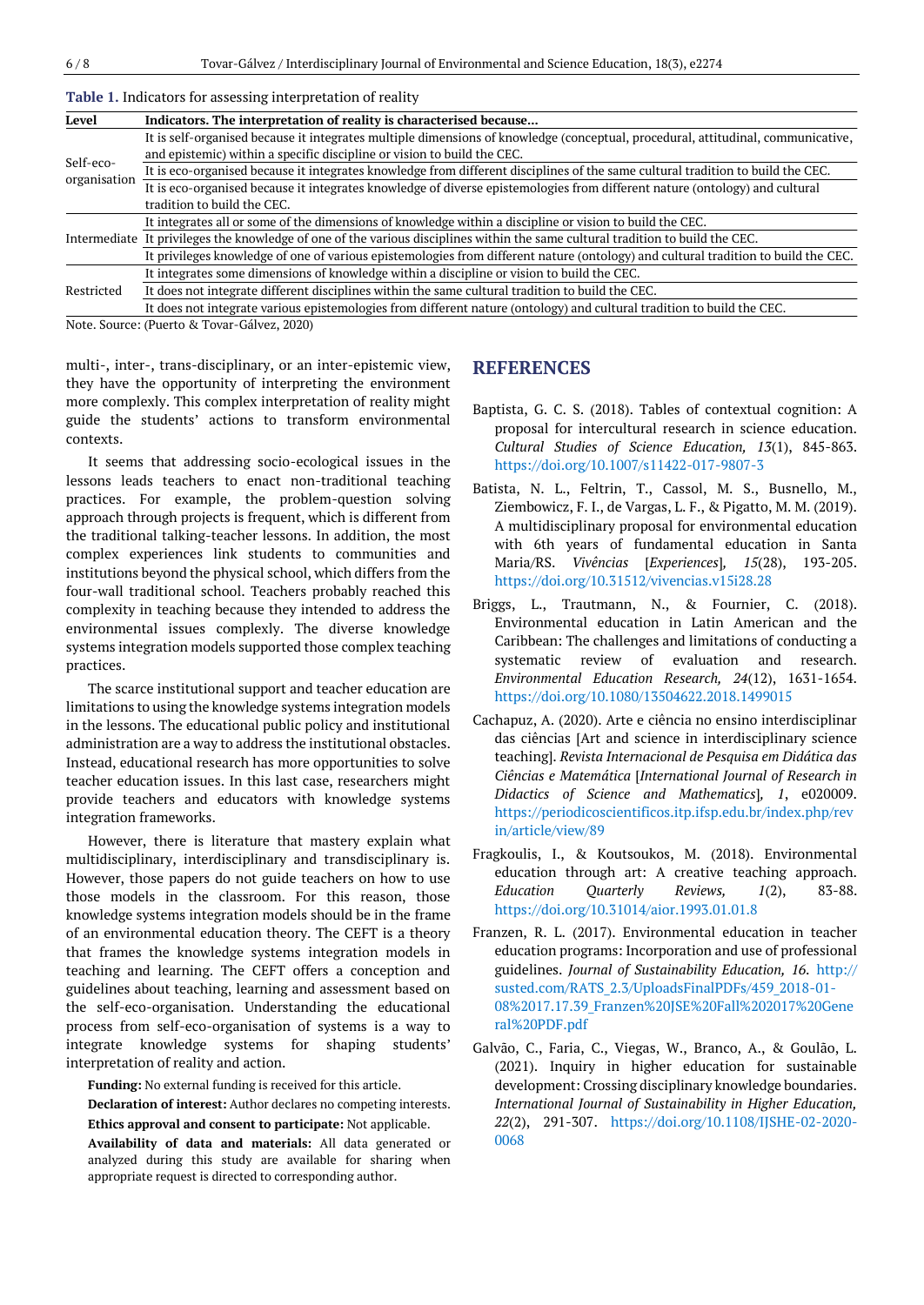- García-Campos, H. (2019). Environmental education from an intercultural approach: A glimpse into Latin America. *Southern African Journal of Environmental Education, 35*, 1- 11.<https://doi.org/10.4314/sajee.v35i1.12>
- Kapyrka, J., & Dockstator, M. (2012). Indigenous knowledges and western knowledges in environmental education: Acknowledging the tensions for the benefits of a "twoworlds" approach. *Canadian Journal of Environmental Education*, *17*, 97-112. [https://cjee.lakeheadu.ca/article/](https://cjee.lakeheadu.ca/article/view/1069) [view/1069](https://cjee.lakeheadu.ca/article/view/1069)
- Klein, J. T. (2020). Sustainability and collaboration: Crossdisciplinary and cross-sector horizons. *Sustainability, 12*(4), 1515.<https://doi.org/10.3390/su12041515>
- Lorenzo, M., Álvarez, M., Arias, A., & Pérez, U. (2019). Aprender a interpretar la acidificación oceánica con recursos on-line y experimentación contextualizada [Learn to interpret ocean acidification with online resources and contextualized experimentation]. *Enseñanza de las Ciencias* [*Science Education*]*, 37*(2), 189-209. [https://doi.org/](https://doi.org/10.5565/rev/ensciencias.2564) [10.5565/rev/ensciencias.2564](https://doi.org/10.5565/rev/ensciencias.2564)
- Ludwig, D., & El-Hani, C. N. (2020). Philosophy of ethnobiology: Understanding knowledge integration and its limitations. *Journal of Ethnobiology 40*(1), 3-20. <https://doi.org/10.2993/0278-0771-40.1.3>
- Lundershausen, J. (2018). The anthropocene working group and its (inter-)disciplinarity. *Sustainability: Science, Practice and Policy, 14*(1), 31-45. [https://doi.org/10.1080/](https://doi.org/10.1080/15487733.2018.1541682) [15487733.2018.1541682](https://doi.org/10.1080/15487733.2018.1541682)
- Morin, E. (1996). Thought ecologized. *Gazeta de Antropología* [*Gazette of Anthropology*], *12*, 1-7. [www.ugr.es/~pwlac/](http://www.ugr.es/~pwlac/G12_01Edgar_Morin.pdf) [G12\\_01Edgar\\_Morin.pdf](http://www.ugr.es/~pwlac/G12_01Edgar_Morin.pdf)
- Mpofu, V., Otulaja, F., & Mushayikwa, E. (2014). Towards culturally relevant classroom science: A theoretical framework focusing on traditional plant healing*. Cultural Studies of Science Education*, *9*, 221-242. [https://doi.org/](https://doi.org/10.1007/s11422-013-9508-5) [10.1007/s11422-013-9508-5](https://doi.org/10.1007/s11422-013-9508-5)
- Nokkala, T., Aarnikoivu, M., & Kiili, J. (2021). Multidisciplinary peer-mentoring groups supporting knowledge sharing in doctoral education. *Scandinavian Journal of Educational Research*. <https://doi.org/10.1080/00313831.2021.1939142>
- Orozco-Messana, J., de la Poza-Plaza, E., & Calabuig-Moreno, R. (2020). Experiences in transdisciplinary education for the sustainable development of the built environment, the ISAlab workshop. *Sustainability, 12*(3), 1143. <https://doi.org/10.3390/su12031143>
- Paoli, F. (2019). Multi- inter-, and transdisciplinarity. *Problema. Anuario de filosofía y teoría del derecho* [Problem. yearbook of philosophy and theory of law], *13*, 347-357. [http://www.scielo.org.mx/pdf/paftd/n13/2007-4387](http://www.scielo.org.mx/pdf/paftd/n13/2007-4387-paftd-13-347.pdf) [paftd-13-347.pdf](http://www.scielo.org.mx/pdf/paftd/n13/2007-4387-paftd-13-347.pdf)
- Porcel, M., & Odetti, H. (2020). School environmental projects as a local awareness factor: A case study in a rural high school. *Indagatio Didactica* [*Inquiry into Teaching*]*, 12*(4), 41-55[. https://doi.org/10.34624/id.v12i4.21652](https://doi.org/10.34624/id.v12i4.21652)
- Puerto Layton, C. M., & Tovar-Gálvez, J. C. (2020). Proposal for an assessment system of environmental education processes based on complexity expressions scenarios. *Revista Internacional de Formação de Professores, 5*, e020029. [https://periodicoscientificos.itp.ifsp.edu.br/](https://periodicoscientificos.itp.ifsp.edu.br/index.php/rifp/article/view/236) [index.php/rifp/article/view/236](https://periodicoscientificos.itp.ifsp.edu.br/index.php/rifp/article/view/236)
- Reddy, C. (2017). Environmental education in teacher education: A viewpoint exploring options in South Africa*. Southern African Journal of Environmental Education*, *33*, 117-126[. https://doi.org/10.4314/sajee.v.33i1.9](https://doi.org/10.4314/sajee.v.33i1.9)
- Renn, O. (2021). Transdisciplinarity: Synthesis towards a modular approach. *Futures, 130*, 102744. [https://doi.org/](https://doi.org/10.1016/j.futures.2021.102744) [10.1016/j.futures.2021.102744](https://doi.org/10.1016/j.futures.2021.102744)
- Riley, K., & Proctor, L. (2021). A physical education/environmental education nexus: Transdisciplinary approaches to curriculum for a sense of belonging. *Australian Journal of Environmental Education*, 1-12.<https://doi.org/10.1017/aee.2021.29>
- Riley, K., & White, P. (2019). 'Attuning-with', affect, and assemblages of relations in a transdisciplinary environmental education. *Australian Journal of Environmental Education*, *35*, 262-272. [https://doi.org/](https://doi.org/10.1017/aee.2019.30) [10.1017/aee.2019.30](https://doi.org/10.1017/aee.2019.30)
- Robles-Piñeros, J. Ludwig, D. Baptista, G. C. S., & Molina-Andrade, A. (2020). Intercultural science education as a trading zone between traditional and academic knowledge. *Studies in History and Philosophy of Biological and Biomedical Sciences*, *84*, 101337. [https://doi.org/10.1016/](https://doi.org/10.1016/j.shpsc.2020.101337) [j.shpsc.2020.101337.](https://doi.org/10.1016/j.shpsc.2020.101337)
- Rogers, M., Pfaff, T., Hamilton, J., & Erkan, A. (2015). Using sustainability themes and multidisciplinary approaches to enhance STEM education. *International Journal of Sustainability in Higher Education, 16*(4), 523-536. <https://doi.org/10.1108/IJSHE-02-2013-0018>
- Sakamoto, M., Yamaguchi, E., Yamamoto, T., & Wakabayashi, K. (2021). An intervention study on students' decisionmaking towards consensus building on socio-scientific issues. *International Journal of Science Education, 43*(12), 1965-1983. [https://doi.org/10.1080/09500693.2021.](https://doi.org/10.1080/09500693.2021.1947541) [1947541](https://doi.org/10.1080/09500693.2021.1947541)
- Salamanca, A., Molina Andrade, A., & Melo, N. (2015). The classroom basket: When the waste is not already trash. In *X Encontro Nacional de Pesquisa em Educação em Ciências* [*X National Meeting of Research in Science Education*]. ABRAPEC. [http://www.abrapecnet.org.br/enpec/x-enpec/](http://www.abrapecnet.org.br/enpec/x-enpec/anais2015/resumos/R1632-1.PDF) [anais2015/resumos/R1632-1.PDF](http://www.abrapecnet.org.br/enpec/x-enpec/anais2015/resumos/R1632-1.PDF)
- Sund, P., & Gericke, N. (2020). Teaching contributions from secondary school subject areas to education for sustainable development–A comparative study of science, social science and language teachers. *Environmental Education Research, 26*(6), 772-794. [https://doi.org/10.1080/](https://doi.org/10.1080/13504622.2020.1754341) [13504622.2020.1754341](https://doi.org/10.1080/13504622.2020.1754341)
- Tan, E., & So, H.-J. (2019). Role of environmental interaction in interdisciplinary thinking: From knowledge resources perspectives. *The Journal of Environmental Education, 50*(2), 113-130[. https://doi.org/10.1080/00958964.2018.1531280](https://doi.org/10.1080/00958964.2018.1531280)